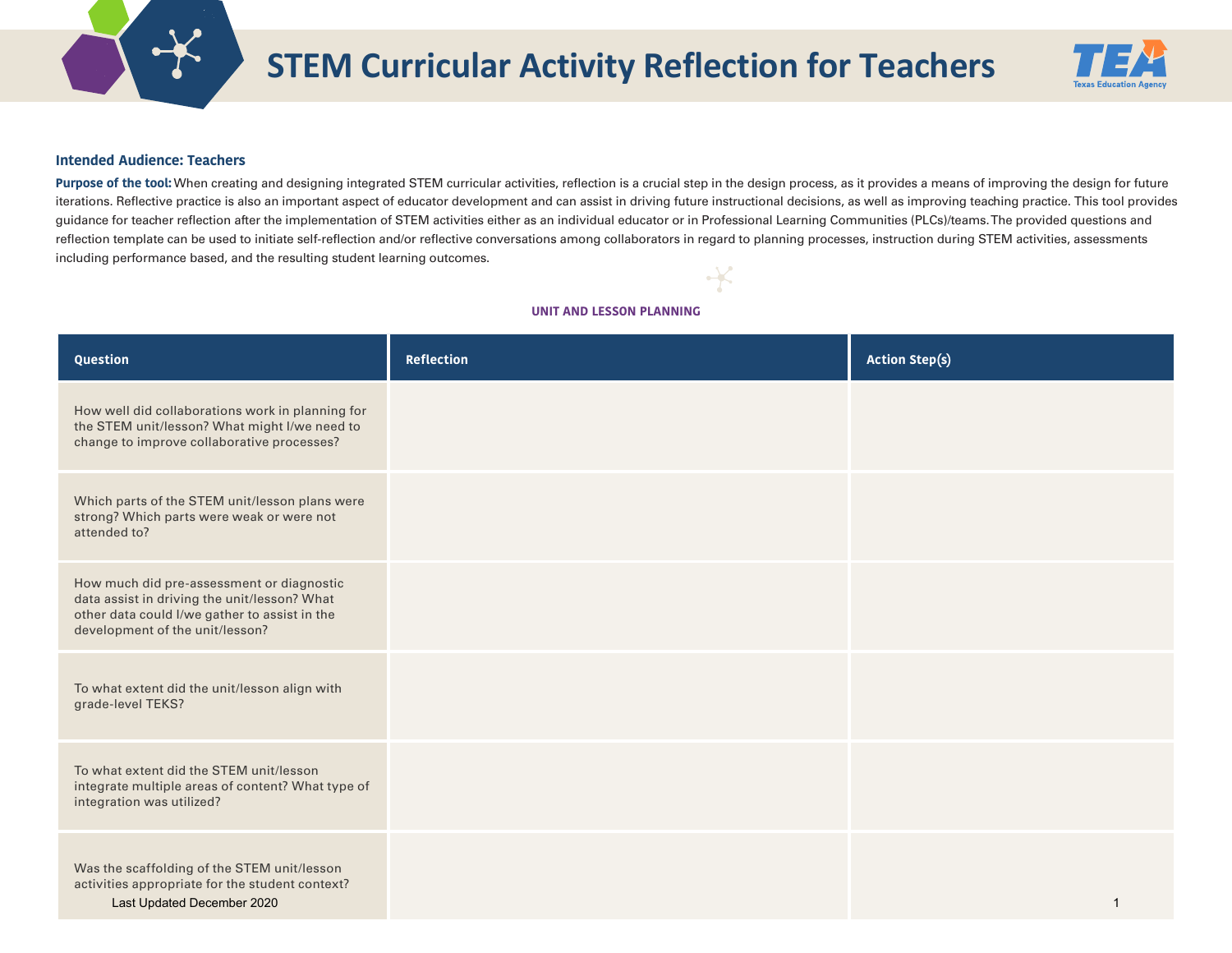# **UNIT AND LESSON PLANNING**

| Question                                                                                                                                                | <b>Reflection</b> | <b>Action Step(s)</b> |
|---------------------------------------------------------------------------------------------------------------------------------------------------------|-------------------|-----------------------|
| Were there any gaps in knowledge or<br>misconceptions that were surprising? How might<br>you address these gaps or misconceptions in<br>future lessons? |                   |                       |
| How well did the grade-level TEKS, learning<br>goals, assessments, and activity choices align<br>with one another?                                      |                   |                       |

# **PREPARATION FOR STEM LESSONS/ACTIVITIES**

| Question                                                                                                                                                         | <b>Reflection</b> | <b>Action Step(s)</b> |
|------------------------------------------------------------------------------------------------------------------------------------------------------------------|-------------------|-----------------------|
| What additional materials and tools, if any, will<br>need to be included in future implementations of<br>this unit/lesson?                                       |                   |                       |
| How effective were my/our volunteer recruitment<br>efforts? How can I/we better recruit volunteers to<br>assist with integrated STEM activities?                 |                   |                       |
| How well did the collaborations work during the<br>preparation of the STEM unit/lesson? What can<br>be improved in this area? What might I/we need<br>to change? |                   |                       |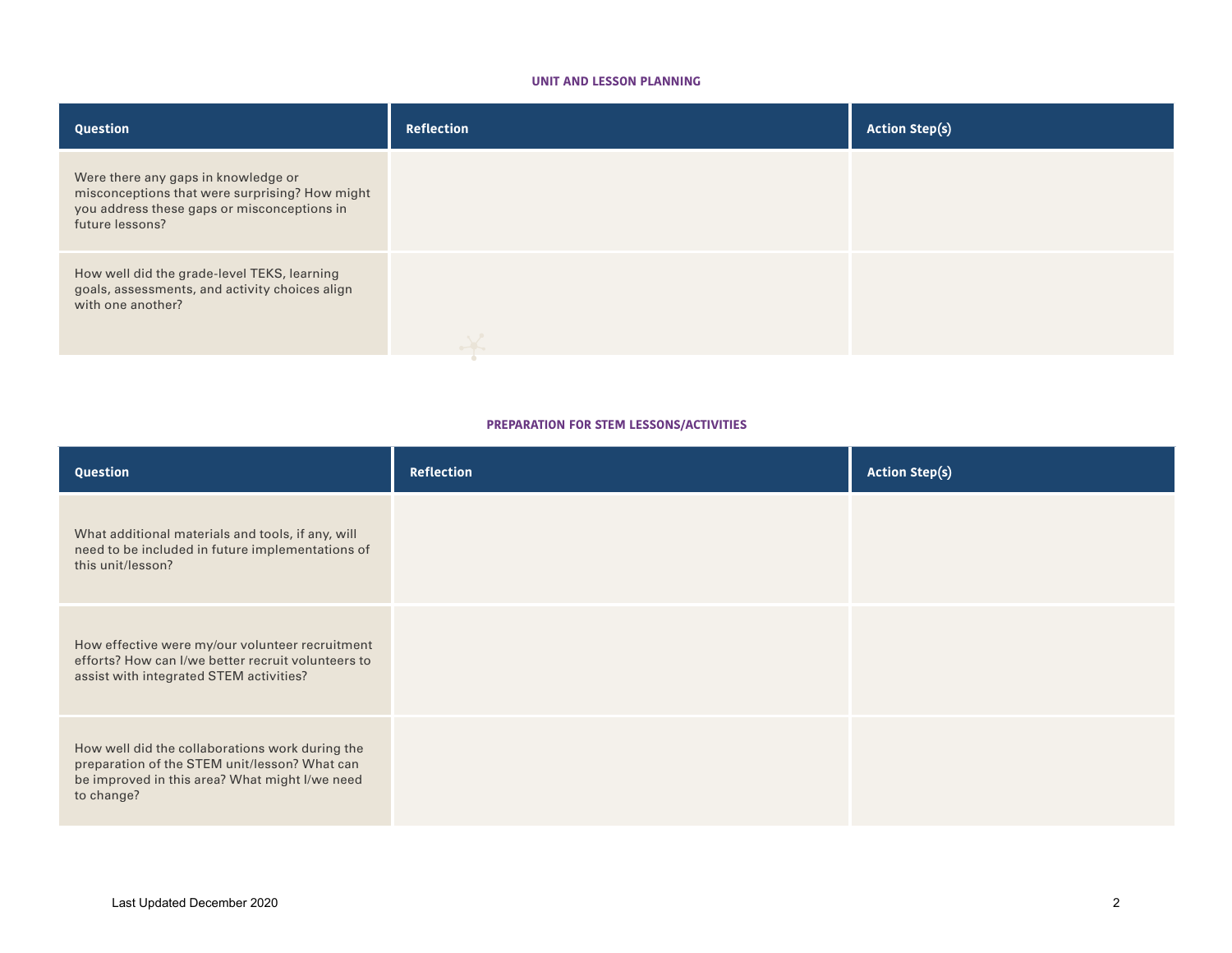# **PREPARATION FOR STEM LESSONS/ACTIVITIES**

| Question                                                                                                                                                                                                      | <b>Reflection</b> | <b>Action Step(s)</b> |
|---------------------------------------------------------------------------------------------------------------------------------------------------------------------------------------------------------------|-------------------|-----------------------|
| Was the classroom space arranged and organized<br>in a way that enhanced the learning (e.g. desk<br>placement, materials management, storage)?<br>In what ways, if any, could the arrangement be<br>improved? |                   |                       |
| If alternative spaces were used for teaching and<br>learning during the STEM unit/lesson, were these<br>spaces used effectively? How did students benefit<br>from utilizing these spaces?                     |                   |                       |
| How well did I/we communicate behavioral<br>and learning expectations to students prior to<br>implementation?                                                                                                 |                   |                       |
| For off-campus experiences, expert guest<br>speakers, or virtual conferencing, what changes<br>or improvements to planning could improve the<br>implementation of these activities?                           |                   |                       |
| How well did I/we communicate with leadership<br>and other stakeholders?                                                                                                                                      |                   |                       |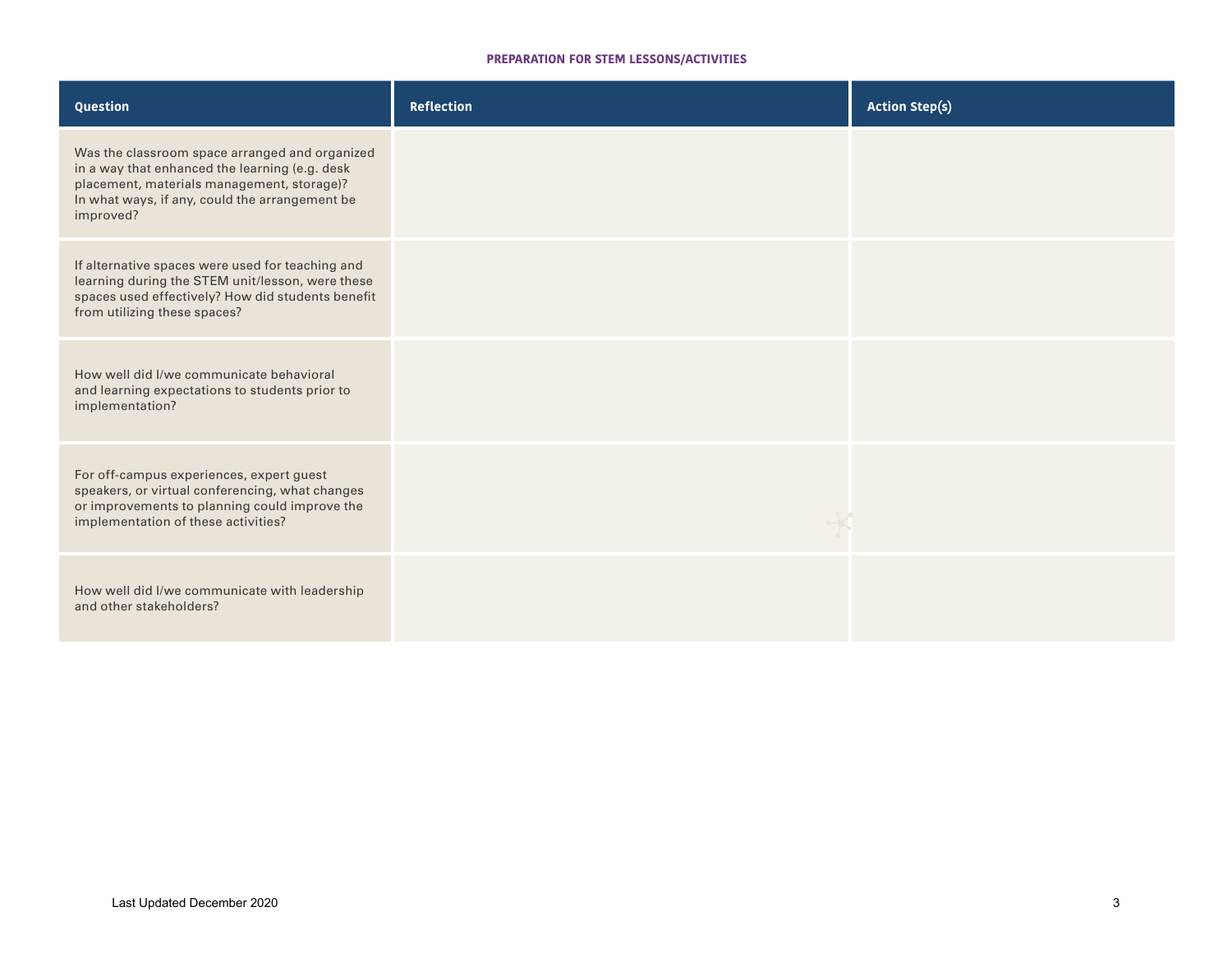#### **INSTRUCTIONAL IMPLEMENTATION OF INTEGRATED STEM UNIT/LESSONS**

| Question                                                                                                                                                                                                                        | <b>Reflection</b> | <b>Action Step(s)</b> |
|---------------------------------------------------------------------------------------------------------------------------------------------------------------------------------------------------------------------------------|-------------------|-----------------------|
| What instructional strategies might I/we change<br>or improve in relation to this unit/lesson? What is<br>the reasoning for making these changes?                                                                               |                   |                       |
| Were a variety of formative assessment<br>techniques incorporated? Are the on-going<br>formative assessments providing the needed<br>insight into student learning throughout the unit/<br>lesson?                              |                   |                       |
| How did students show mastery of the content<br>through the summative assessment (performance<br>based or unit test)? What did you notice about<br>student growth from pre-assessment, formative,<br>and summative assessments? |                   |                       |
| Is my/our feedback helpful to students? How<br>can I/we provide better feedback to promote<br>improvement?                                                                                                                      |                   |                       |
| Did/I consistently enforce behavioral and learning<br>expectations during the STEM unit/lesson? Are<br>there any additional expectations that need to be<br>added for future implementations?<br>Last Updated December 2020     |                   | $\overline{4}$        |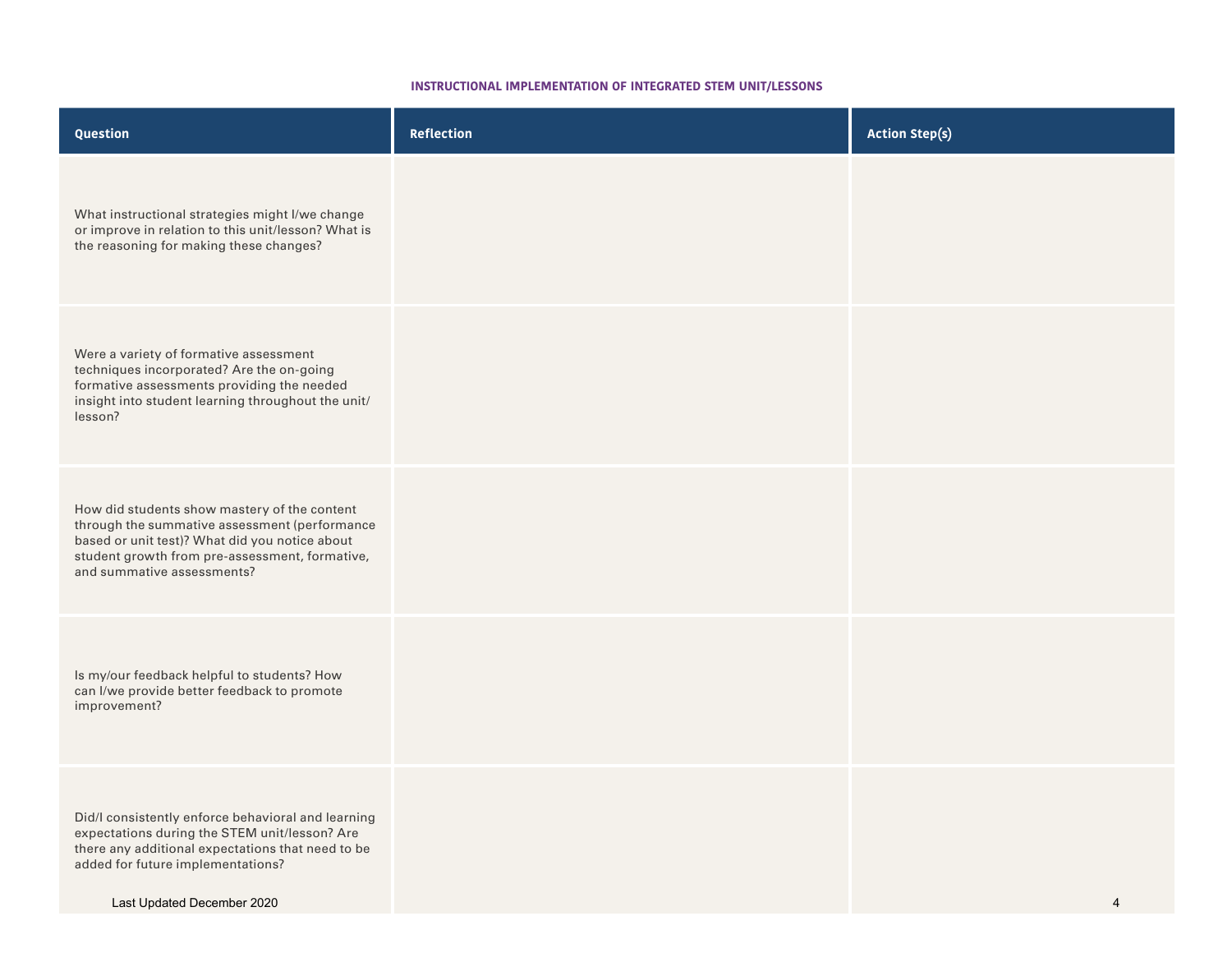# **INSTRUCTIONAL IMPLEMENTATION OF INTEGRATED STEM UNIT/LESSONS**

| Question                                                                                                                                                                                                             | Reflection | <b>Action Step(s)</b> |
|----------------------------------------------------------------------------------------------------------------------------------------------------------------------------------------------------------------------|------------|-----------------------|
| For an off-campus experience, expert guest<br>speaker, or virtual conferencing, what changes<br>or improvements to the experience are needed?<br>What is the reasoning for needing these changes<br>or improvements? |            |                       |
| In what ways are students sharing their learning,<br>work, and end-products with each other as<br>well as other stakeholders? How are students<br>benefiting from making their learning public?                      |            |                       |

# **STEM UNIT/LESSON IMPLEMENTATION ANALYSIS**

| Question                                                                                                                                                                                                       | Reflection | <b>Action Step(s)</b> |
|----------------------------------------------------------------------------------------------------------------------------------------------------------------------------------------------------------------|------------|-----------------------|
| What does the analysis of student work show<br>about what students mastered and what<br>procedural or conceptual errors remain? What<br>is the needed reteach to close those procedural<br>or conceptual gaps? |            |                       |